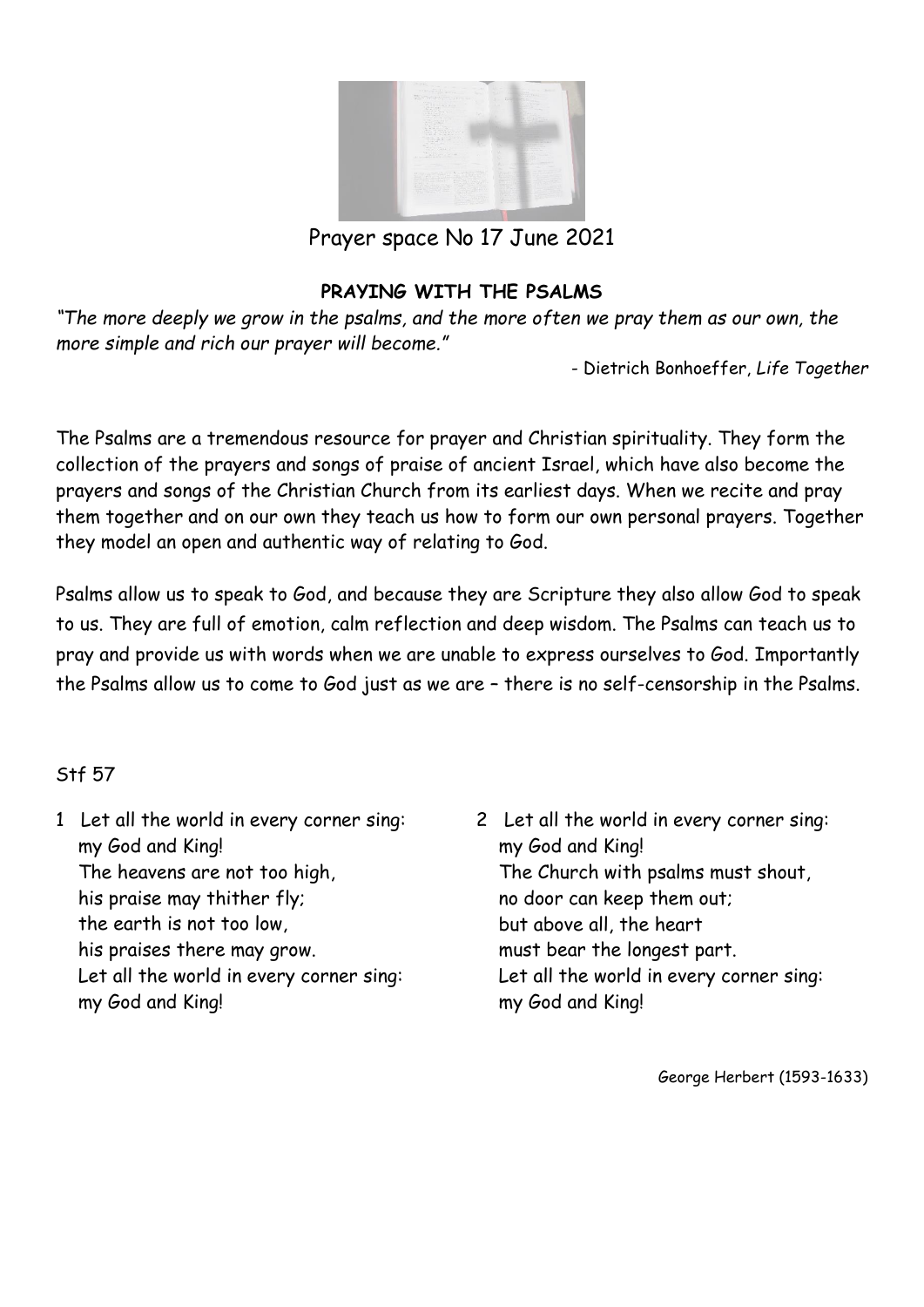Today we will concentrate on using a Psalm of Praise & Devotion using Psalm 8

#### **Reading it through**

Take a few deep breaths to calm yourself and clear your thoughts. Ask the Holy Spirit to help you pray, and to make the words of the psalm a prayer for you. Read the psalm through once (either aloud or silently). Take a minute of silence to let it sink in.

# **Psalm 8**

# **For the director of music. According to** *gittith.* **A psalm of David.**

<sup>1</sup> LORD, our Lord,

how majestic is your name in the whole earth!

You have set your glory

in the heavens.

<sup>2</sup> You have made sure that children and infants praise you.

Their praise is a wall that stops the talk of your enemies.

 $3$  I think about the heavens.

I think about what your fingers have created.

- I think about the moon and stars that you have set in place.
- <sup>4</sup> What are human beings that you think about them? What is a son of man that you take care of him?
- <sup>5</sup> You have made them a little lower than the angels. You placed on them a crown of glory and honor.
- <sup>6</sup> You made human beings rule over everything your hands created. You put everything under their control.
- <sup>7</sup> They rule over all flocks and herds and over the wild animals.
- <sup>8</sup> They rule over the birds in the sky and over the fish in the ocean.

They rule over everything that swims in the oceans.

<sup>9</sup> LORD, our Lord,

how majestic is your name in the whole earth!

Consider what in the psalm spoke to you or to your needs today. Consider also what didn't speak to you, or seemed foreign.